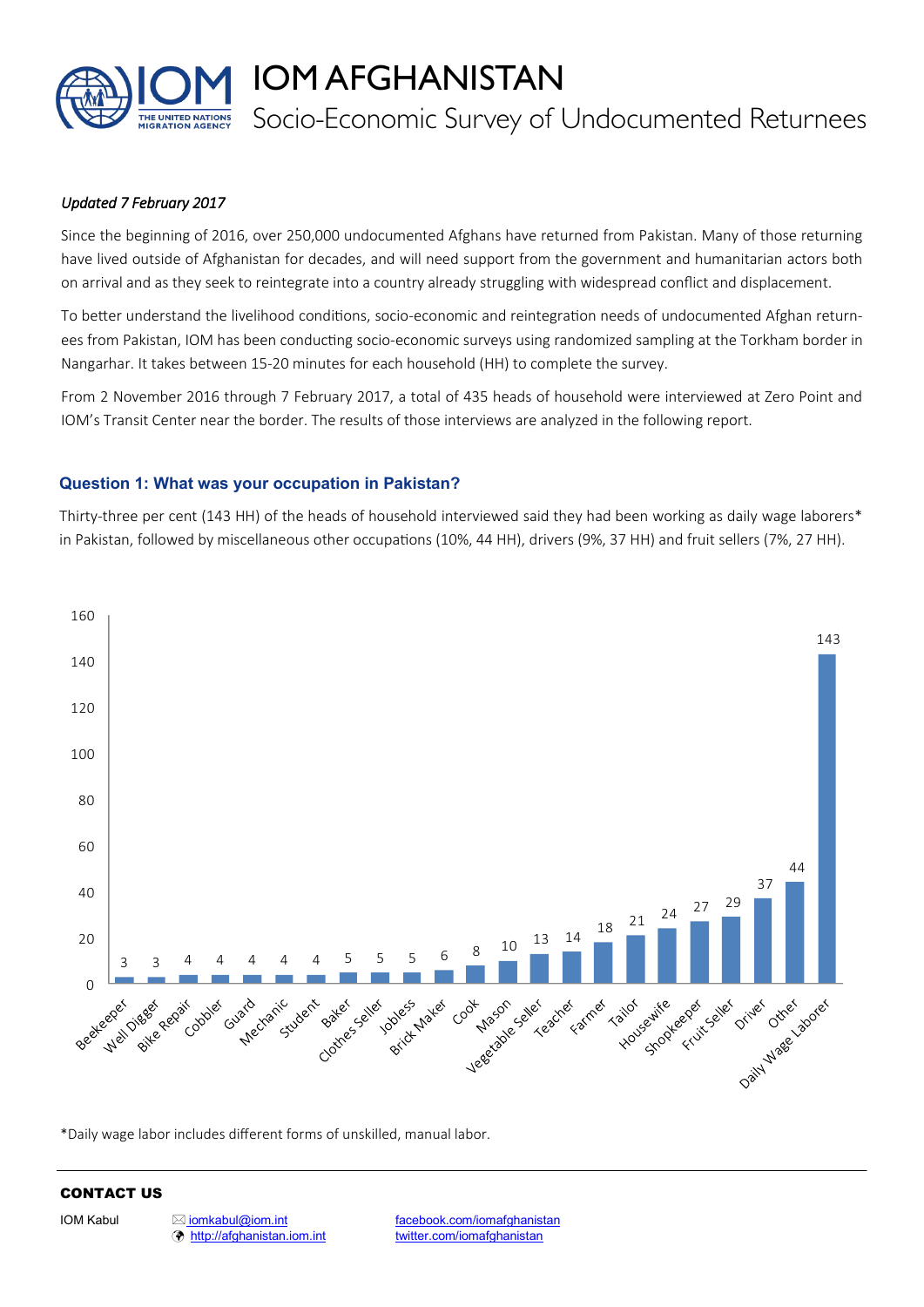## **Question 2: What are your job plans when you return to Afghanistan?**

Most of the heads of household surveyed (31%, 136 HH) intend to look for daily wage labor once they settled in their final destination. Others intend to work as drivers and shopkeepers (9%, 41 HH).



## **Question 3: Have you done this job previously?**

Ninety-three per cent (378 HH) of the heads of family interviewed had previously done the type of work that they intended to seek out in Afghanistan.

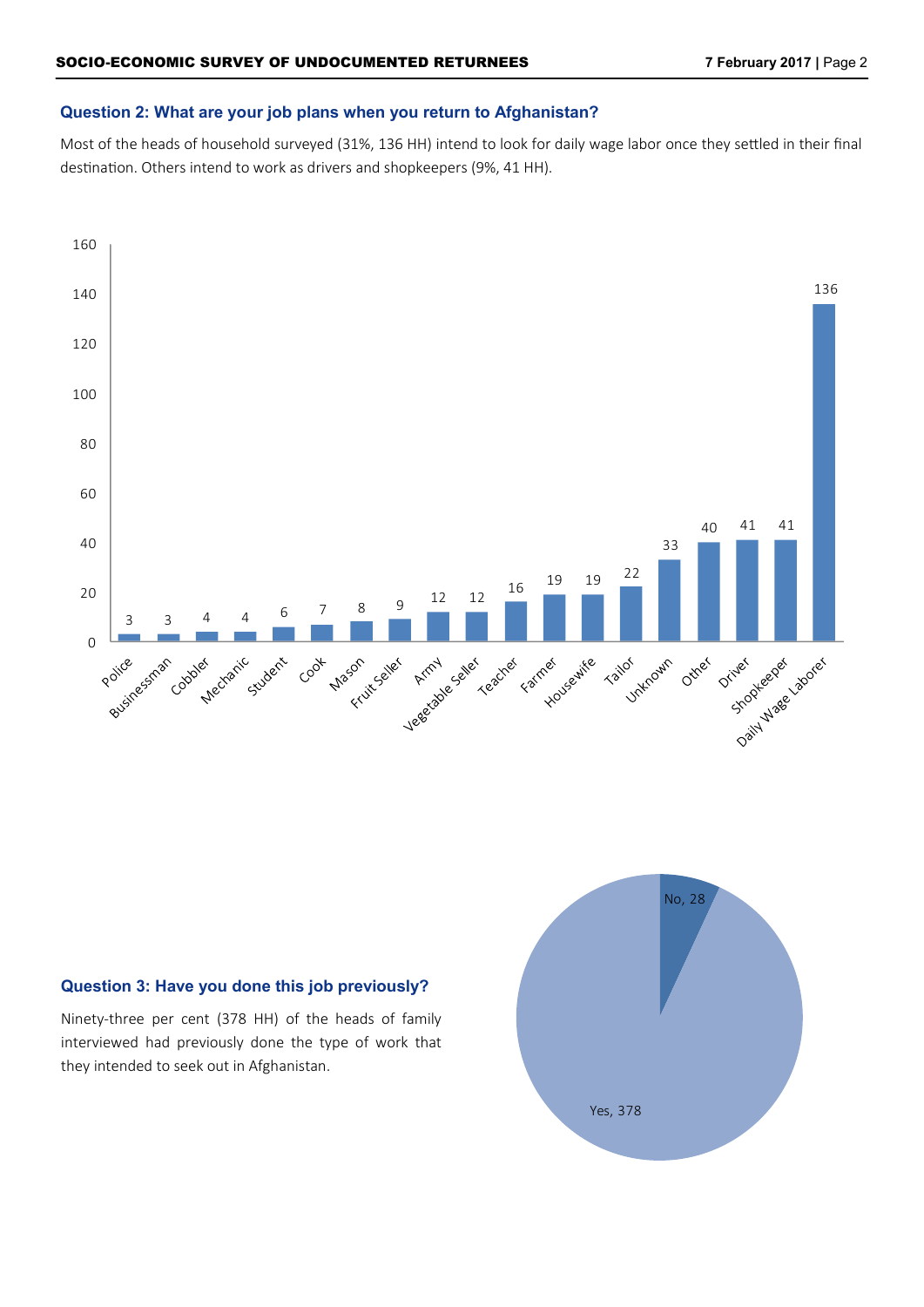## **Question 4: What is your highest level of education?**

*Note: This question was added to the survey on 20 January 2017 and covers 91 families through 7 February 2017.*

Fifty-nine per cent (50 HH) of the heads of household interviewed said they had no formal education, followed by Elementary School-level education (11%, 10 HH) and High School and Middle School-level education (10%, 9 HH).



## **Question 5: How much money did you earn per day in Pakistan?**

(1 USD= 105 PKR)

Fifty-six per cent of the interviewed households (243 HH) reported earning between 300-500 Pakistani Rupees (PKR) per day, followed by 15% (64 HH) earning between 501-700 PKR/day and 13% (55 HH) earning less than 300 PKR/day.



Earnings per day in Pakistani Rupees (PKR)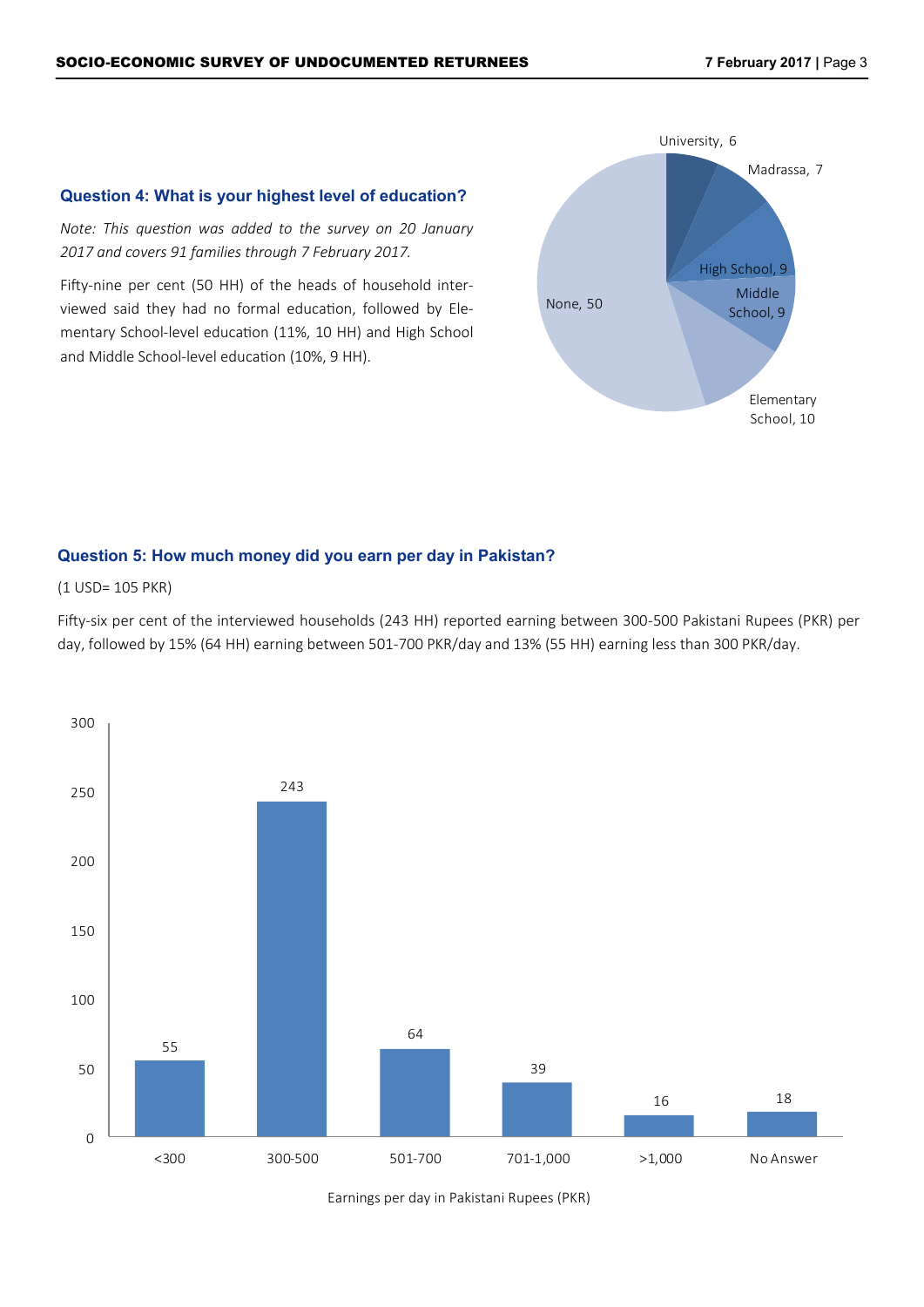#### **Question 6: How much debt do you currently have?**

The majority of the heads of household interviewed (54%, 236 HH) reported at least some debt, mostly between 10,000- 20,000 PKR. Forty-six per cent of households (199 HH) had no debt, while 7% (29 HH) had more than 50,000 PKR.



Household Debt in Pakistani Rupees (PKR)

## **Question 7: Where do you plan to settle?**

The substantial majority of the households surveyed (78%, 332 HH) plan to settle in Nangarhar province. Eleven per cent (48 HH) plan to settle in Kabul, while Kunar (8%, 34 HH) and various other provinces (2%, 9 HH) follow.



**Question 8: If an appropriate job were available, would you allow your wife to work outside the house?** Sixty-two per cent of heads of household (270) responded yes, and 38% (165 HH) responded no.

## **Question 9: Do any of your children (under 18) work outside the house?**

Seventy-four per cent of households (323 households) responded no, and 26% (112 households) responded yes.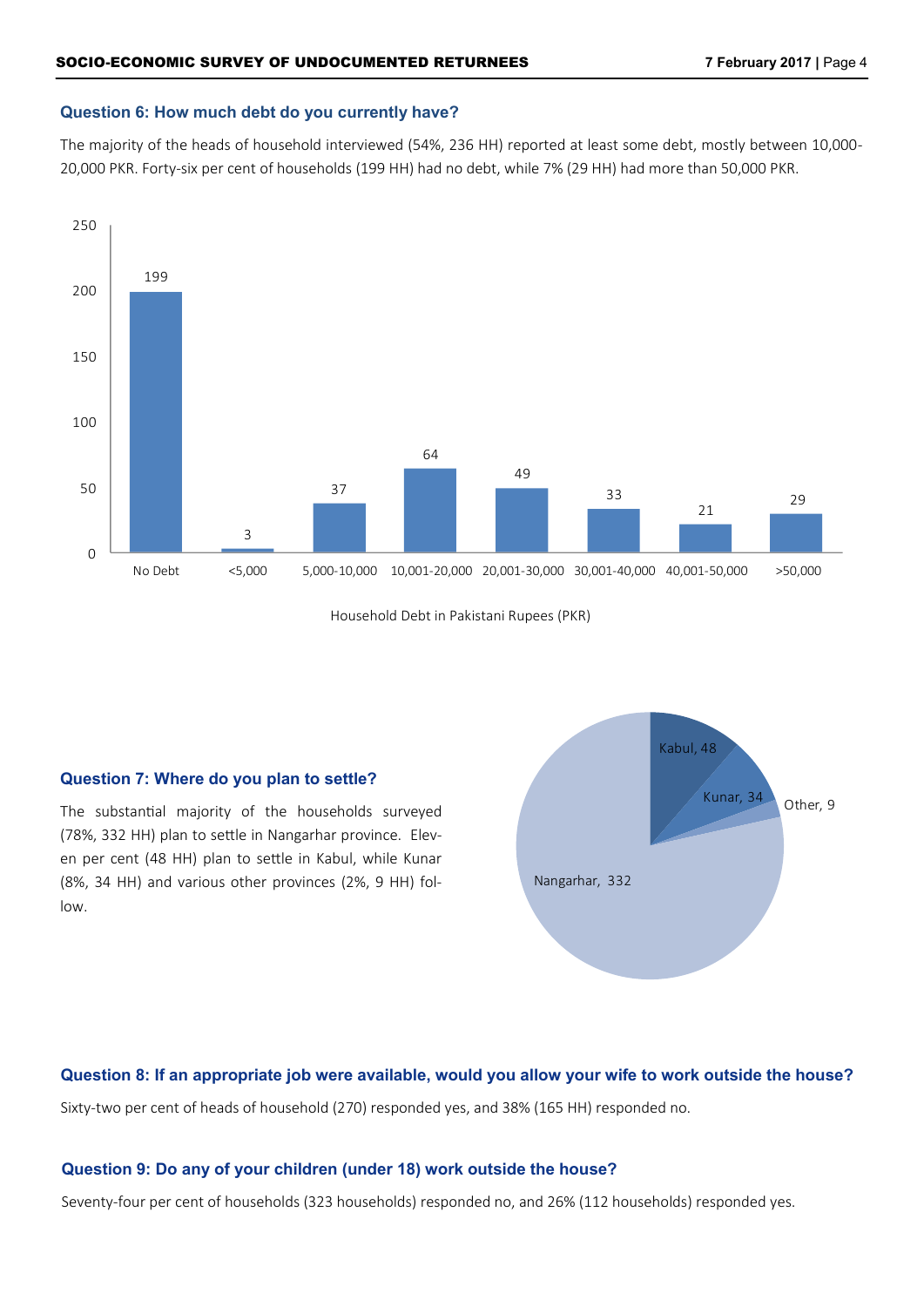## **Question 10: If yes, what type of work do they do?**

*Note: This question was added to the survey on 20 January 2017 and covers 94 families through 7 February 2017.*

The majority (36%, 34) of heads of household said their children were working in shops, followed by daily wage labor (21%, 20 HH).



#### **Question 11: Did your children go to school in Pakistan?**

Sixty-seven per cent of heads of household (236 households) responded yes, and 33% (117 households) responded no.

## **Question 12: If not, why?**

The main reason cited was children being under school age (54%, 61 households), followed by lack of money for school fees (40%, 45 households) and lack of legal documents (6%, 7 households).